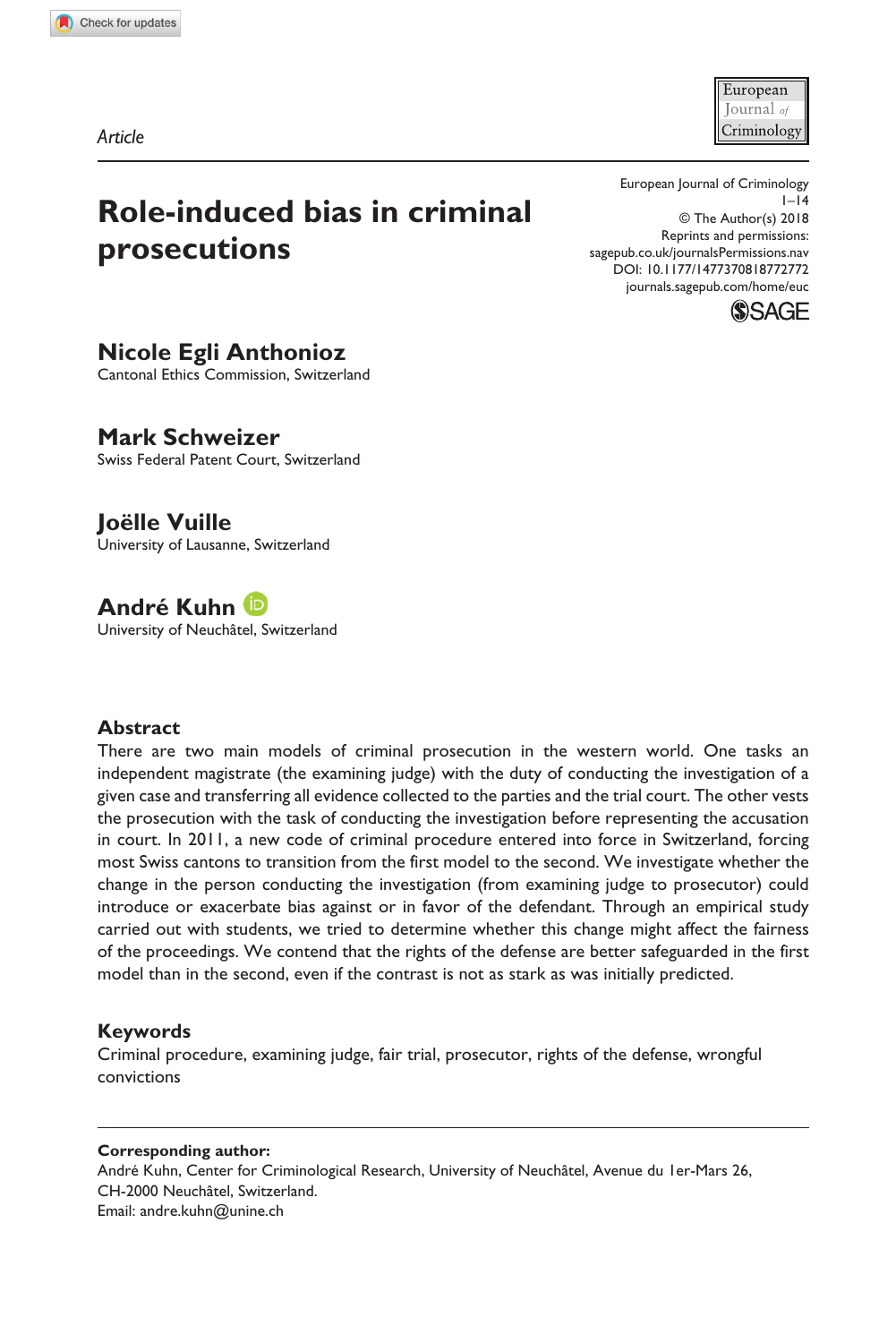## **Introduction**

In 2011, a new federal code of criminal procedure entered into force in Switzerland. Reforming the structure of criminal prosecution for most of the cantons, it established the prosecutor as the sole investigating authority and abolished the institution of the neutral examining judge. During the debates that preceded the adoption of this new model, several scholars and practitioners expressed their fear that criminal prosecutions would become unbalanced and unfair because of the concentration of powers in the hands of a magistrate whose task would ultimately be to seek the conviction of the suspect (Institut du fédéralisme de Fribourg, 2003).

Our study aimed at investigating whether prosecutors, more than examining judges, might be subject to role-induced bias, that is, a psychological phenomenon leading to investigations being carried out mainly against the defendant and not, as provided by the law, to establish the facts. To this end, an empirical study was carried out with 284 Swiss students,<sup>1</sup> who were assigned to one of three experimental conditions aimed at recreating the role of the authorities and parties in a criminal investigation. The study is of interest to criminal practitioners, to lawmakers and to academics interested in the fairness of the criminal process. The results could also fuel the ongoing debate on the respective merits of adversarial-type and inquisitorial-type criminal justice systems and the implications of such models of criminal prosecutions in terms of the fairness of the trial and, more specifically, the presumption of innocence, the burden of proof and the rights of the accused.

## **Role-induced bias**

Social psychology has repeatedly demonstrated the dramatic effects that social roles can have on behavior (Janis and King, 1954). It also has been shown, that once a subject has been induced to adopt a social theory, she/he is reluctant to give it up even if the theory has been discredited (Anderson et al., 1980). It has been argued that this bias is highly relevant in the legal context because roles influence choices (Sunstein, 1996), as well as the search for evidence (O'Brien, 2009a).

Role-induced bias can be caused by deliberate motivated reasoning (Kunda, 1990). Indeed, individuals might come to the conclusion that adopting a biased perspective is mandated by their role (Janis and King, 1954; Zimbardo, 1965). Yet the bias can also emerge unintentionally (Kunda and Thagard ,1996; Monroe and Read, 2008; Engel and Glöckner, 2013). The resulting 'confirmation bias' has been experimentally demonstrated specifically in the context of the investigation of a criminal case (Rassin et al., 2010). A leading psychological theory of decision-making in complex situations assumes that humans strive to maximize the coherence of their mental representation of the world (Byrne, 1994; Engel and Glöckner, 2013; Glöckner and Betsch, 2008; Holyoak and Simon, 1999; Simon et al., 2004). While reaching a decision, such as whether or not the evidence in a given case supports a guilty verdict, coherence is forced – in a bi-directional process – upon the person's mental representation, even if the latter was initially incoherent (Holyoak and Simon, 1999). The formation of coherence in an iterative process leads to a polarization of the evidence: evidence that supports the emerging decision is strongly endorsed while contradicting evidence is dismissed, rejected or ignored (Simon, 2004). This process is largely automatic and unconscious.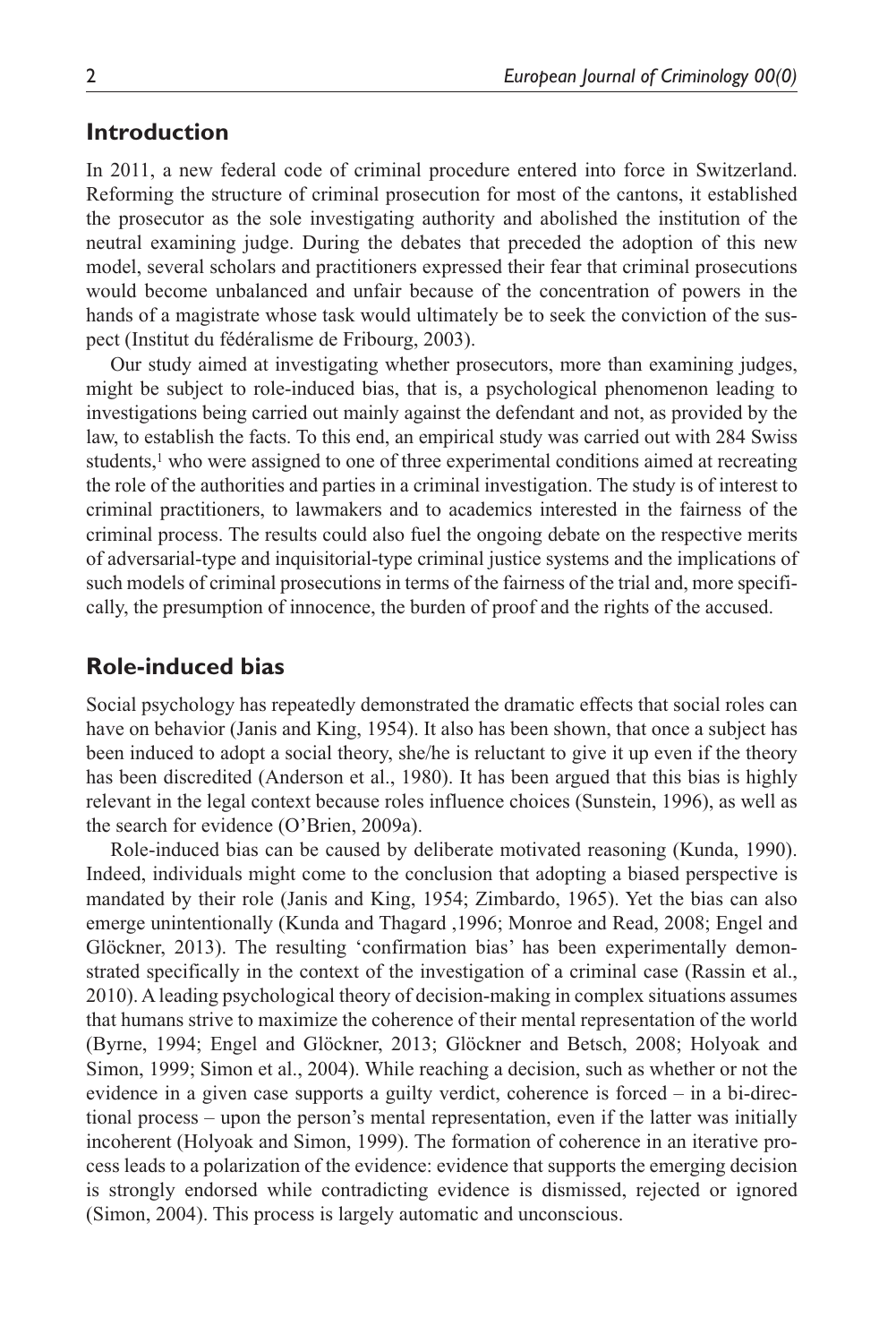Unlike a biased assessment caused by motivated reasoning, which should disappear once the goal is changed, the coherence imposed by coherence-shifts persists even when the goal has changed, because coherent representations are inherently stable (Read et al., 1997). Engel and Glöckner (2013) show that a role-induced bias persists even without any incentive and largely results from unconscious processes. Controlling for differences in information search, role-induced bias persists even when subjects have a high monetary incentive  $-\epsilon 100$  – to accurately predict the outcome of a criminal trial. Subjects previously assigned to the role of the prosecutor consider the probability of a guilty verdict to be significantly higher than subjects in the role of the defense (Engel and Glöckner, 2013). Role-induced bias is therefore more than just motivated reasoning. Once 'trapped' in an interpretation, it is hard to discard it and to adopt a different interpretation (Engel and Glöckner, 2013). This could explain why attempts at de-biasing role-induced bias have been met with limited success (O'Brien, 2009a; Simon, 2004). The pure assignment of a role, even if there is no self-serving element, may have behavioral effects that cannot easily be reversed.

The legal relevance of these psychological findings is evident. The assignment of a role – be it prosecutor, examining judge or defense attorney – likely influences both the assessment of evidence and the selection of information, that is, the decision to obtain further evidence that might support or contradict an initially preferred hypothesis. Since the assignment of the role of, for example, prosecutor induces a motivation to prefer the hypothesis that the defendant is guilty, the assessment of the evidence and the search for new evidence will likely be biased, unbeknownst to the subject. With the abrogation of the institution of the examining judge and its replacement with a system that places the responsibility for the investigation solely into the hands of the prosecutor, there is a risk that the investigation will focus primarily on obtaining a guilty verdict, rather than finding the truth. Indeed, whereas the perceived goal of the examining judge is to establish the facts of the case, the perceived goal of the prosecutor is primarily to obtain a guilty verdict (Riklin, 1998).

Data from other jurisdictions should raise concerns in this respect. In the United States, for example, the bias and misconduct of prosecutors have been denounced as one of the major causes of wrongful convictions (Balko, 2013; Davis, 2007; Garrett, 2011; Gershman, 2003; Giannelli and McMunigal, 2007; O'Brien, 2009b; Robles, 2013; Taylor Jr and Johnson, 2007). We therefore seek to investigate the potential effects of role-induced bias on the conduct of criminal investigations. Through an experiment with undergraduate (bachelor) law and psychology students at the universities of Geneva and Neuchâtel in Switzerland, we sought to test the prediction that prosecutors in particular would search for more incriminating elements than would examining judges and defense attorneys.

#### *Hypotheses*

Our main hypothesis was that subjects assigned to the role of prosecutors would search for more incriminating elements than would subjects assigned to the role of examining judges and defense attorneys. Prosecutors would focus on a guilty verdict and search for incriminating elements against the suspect, whereas defense attorneys would focus on exonerating elements. Examining judges would be in between, as mandated by their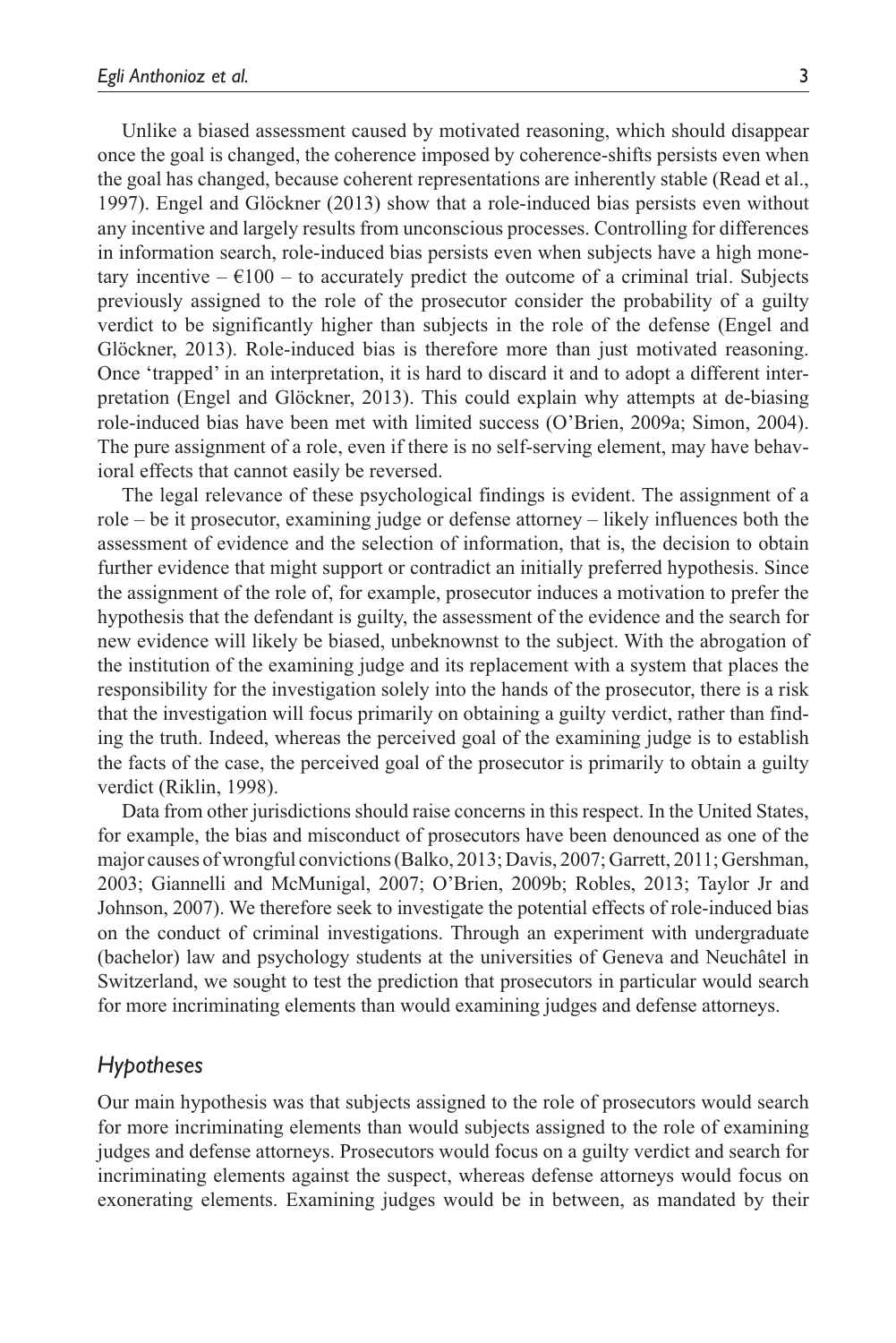neutral role. A second hypothesis was that subjects assigned to the role of the prosecutor were more likely to assess the evidence in a way that supports a guilty verdict than would subjects in the role of defense attorney. Again, the subjects in the role of examining judge were expected to be in between those two extremes. Lastly, based on Rassin et al. (2010), we expected that the more severe the crime being investigated, the stronger are the effects of role-induced bias.

## **Methods**

#### *Respondents*

To test our hypotheses, we randomly assigned students of a criminology class at the University of Geneva and a criminal law class at the University of Neuchâtel, Switzerland, into three groups (prosecutor, defense attorney and examining judge). Students were asked by their professor to participate in an online questionnaire (see next section for the content) and then received an email invitation to participate. A total of 935 invitations were sent out (316 in Geneva, 619 in Neuchâtel) in early 2016.

A total of 423 responses were received (127 from Geneva and 296 from Neuchâtel), corresponding to a response rate of 45 percent (40 percent in Geneva, 48 percent in Neuchâtel). However, a substantial number of respondents failed to complete the questionnaire (58 only read the description, some stopping before role attribution, some after, yielding 379 individuals having had a role attributed, and 365 individuals answering at least one question). Overall, 284 respondents completed the questionnaire (81 from Geneva and 203 from Neuchâtel), for a completion rate of 30 percent among all invited students (67 percent of those that started the questionnaire completed it). The completion rate of those who started the questionnaire differed according to the assigned role (the non-responders could not be aware of their assigned role). Of 138 respondents in the 'defense attorney' condition 96 completed the questionnaire, 108 of 131 in the 'prosecutor' role and 80 of 110 in the 'examining judge' role ( $X^2$ =6.34,  $p$ =.04); 178 of 365 who started the questionnaire were assigned to the 'severe crime' condition versus 141 of 284 who finished the questionnaire. There was no significant difference in completion rates according to case severity  $(X^2=0.25, p=.61)$ .

A majority (87 percent) of those who finished the questionnaire were law students (43 of 81 from Geneva, and all the respondents from Neuchâtel). The rest were primarily students of psychology from the Geneva pool (31). The law students were uniformly distributed among the three bachelor years and two master years of study. Seventy percent of respondents were women. The median age of respondents was 23 years (mean: 24, standard deviation: 6.5).

#### *Questionnaire*

Among the three experimental conditions (prosecutor, defense attorney and examining judge) the questionnaire differed only in the introductory part. Depending on the randomly assigned role, respondents were told that they should imagine being in one of the three roles and the duties of their assumed persona were briefly explained. The prosecutor's role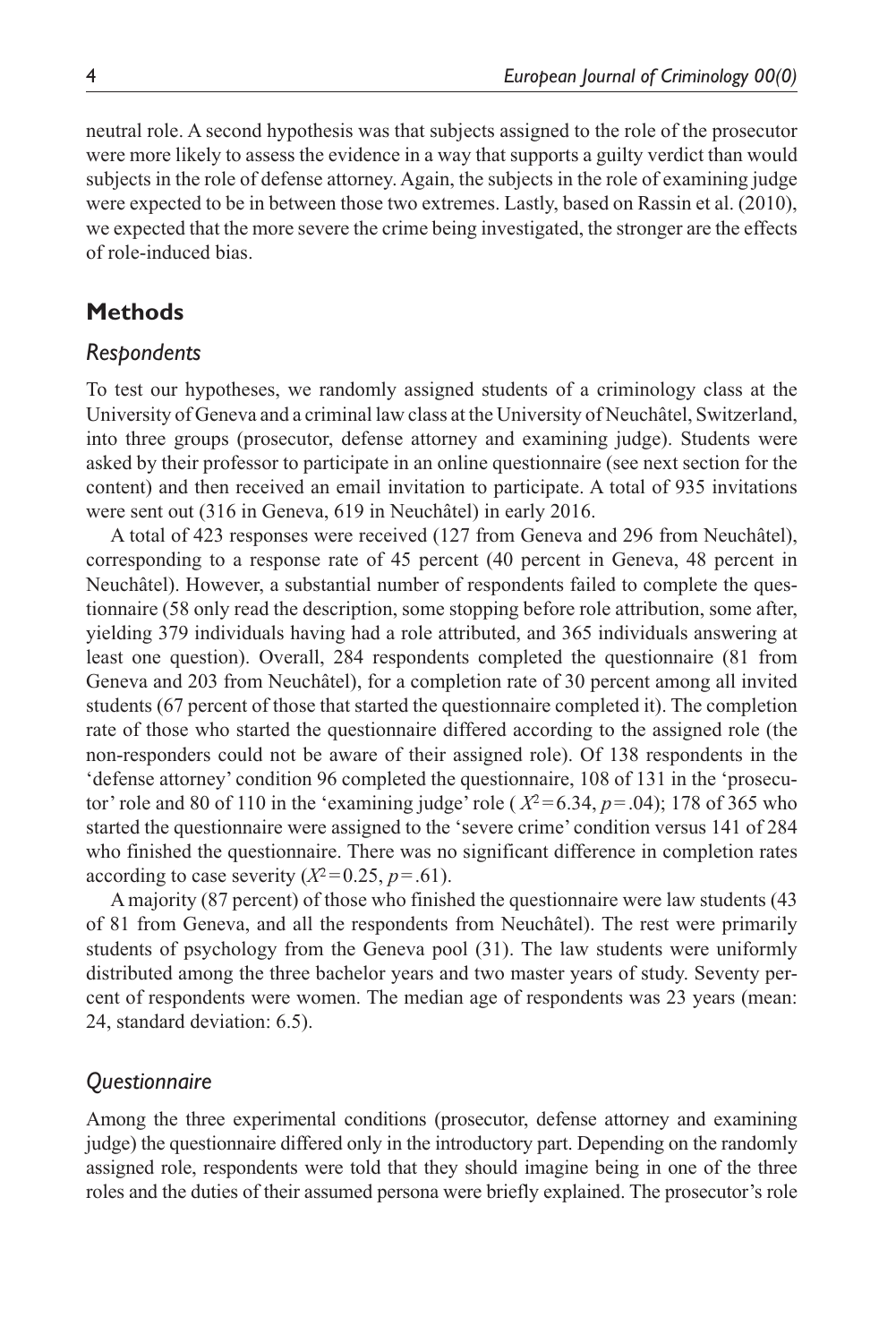| Investigation                                 | Direction<br>(+ incriminating,<br>$-$ exonerating) |
|-----------------------------------------------|----------------------------------------------------|
| Ask witness to identify suspect in line-up    | $0.61***$                                          |
| Further investigate use of stolen credit card | $0.41***$                                          |
| Investigate suspect's prior criminal record   | $0.31***$                                          |
| Investigate (im)partiality of witness         | $-0.26*$                                           |
| Check security camera footage                 | $-0.31*$                                           |
| Expand investigations to other suspects       | $-0.43***$                                         |

#### **Table 1.** Expected incriminating or exonerating weight of the evidence.

\**p*<.05, \*\*\**p*<.001.

during investigation was carefully worded to highlight the initial neutrality of the role,<sup>2</sup> following the legal text (Art. 6, Swiss Code of Criminal Procedure). The role of the defense remains the same throughout the investigation and the judgment.3 Finally, the role of the examining judge was explained in a somewhat similar way to that of the prosecutor, except that the examining judge has no role in the judgment.4

These roles are inherently different during the investigative phase: whereas the prosecutor and the examining judge are imbued with the powers and means of the state and therefore must seek to discover the truth, the defense attorney operates only in the interest of their client. If they intervene in the investigation, they should be interested exclusively in discovering exonerating elements.

We constructed a short vignette of a criminal case involving a thief on a motorbike snatching a handbag from an old woman. Depending on the condition 'severity of crime', the woman either falls and quickly gets up unhurt ('light') or falls and dies from the resulting injuries ('severe'). The questionnaire then introduced the subject to the investigations carried out so far. One witness claimed to identify the thief. This led to a suspect who was subsequently arrested. He owned the same type of clothing as the thief, but no stolen items were found in his possession, and neither did he own a motorbike. The stolen credit card was used near the suspect's home. The suspect claimed to have been watching TV with his girlfriend at the time of the assault. When the stolen handbag was later found in a dumpster, traces of DNA evidence on the bag were found to match those of the suspect. The random match probability was given as 1:1000. The motorbike used in the robbery was later reported stolen by its owner. The specific vignette used was the result of a series of pilot tests on Amazon's Mechanical Turk to ensure that roughly 50 percent of respondents would initially find the suspect guilty, and 50 percent not guilty.

After having determined whether the subjects considered the suspect to be guilty or not guilty based on the initial investigations, the respondents were given a choice of six further investigations that they could carry out (see Table 1) and were told to choose three, and only three, of them. These six elements were the result of a series of pilot studies on Amazon's Mechanical Turk that sought to identify investigative activities that were considered as leading to either incriminating or exonerating evidence. The participants on Mechanical Turk were asked to rate each of 13 investigative activities on a scale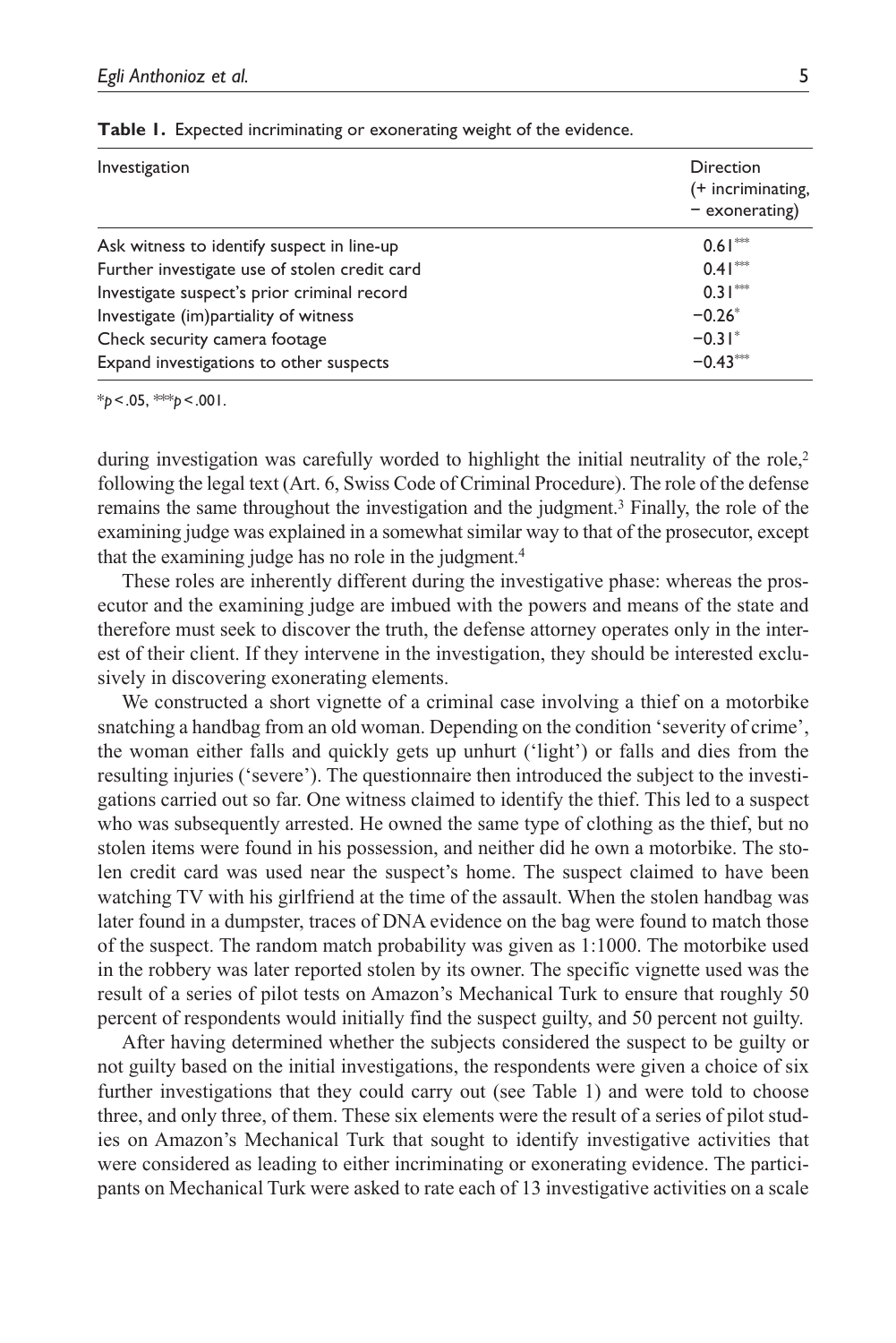|                |            | Initial verdicts |            |
|----------------|------------|------------------|------------|
|                |            | Guilty           | Not guilty |
| Final verdicts | Guilty     | 0.31             | 0.03       |
|                | Not guilty | 0.13             | 0.53       |

**Table 2.** Proportion of initial and final guilty and not guilty verdicts.

**Table 3.** Initial and final guilty verdicts by role.

|            | Initial verdicts |           |            | Final verdicts |            |            |
|------------|------------------|-----------|------------|----------------|------------|------------|
|            | Defense          | Exam udge | Prosecutor | Defense        | Exam Judge | Prosecutor |
| Guilty     | 0.39             | 0.43      | 0.5        | 0.25           | 0.34       | 0.42       |
| Not guilty | 0.61             | 0.57      | 0.5        | 0.75           | 0.66       | 0.58       |

ranging from  $-2$  to  $+2$ , with  $-2$  corresponding to 'strongly exonerating' and  $+2$  to 'strongly incriminating', and '0' as 'neither exonerating nor incriminating'. Out of the 13 initial investigative activities, 3 were identified as incriminating pieces of evidence, and 3 as exonerating pieces of evidence. For all of these investigations, the expected direction of the resulting evidence was significantly different from 0 (see Table 1).

Here, it may seem surprising that evidence is qualified a priori as exonerating or incriminating. However, a new examination of the CCTV footage can, at this point, serve only to find differences between the actual offender and the suspect, just as the development of new leads is necessarily exculpatory. Furthermore, the wording was chosen carefully to illustrate a goal in these different investigative avenues. This goal was either in favor of the defense<sup>5</sup> or in favor of the accusation.<sup>6</sup>

The central question about the choice of further investigations was followed by three control questions pertaining to the facts of the case and a final question that asked (again) whether the suspect was guilty or not.

### *Results*

Overall, 125 students considered the suspect guilty initially, and 96 considered him guilty at the end of the questionnaire. No person changed from absence of guilt to guilt after having read the investigative elements. The results are given in Table 2.

The results concerning initial and final assessments of guilt by role are shown in Table 3.

The link between the verdicts and the role assigned to the participants is not significant; indeed, the test on the initial data yields  $\chi^2 = 2.81$ ,  $p = .25$ . After having chosen the leads to investigate further, these values are  $\chi^2$  = 6.31, *p* = .04. After the choice of investigation, therefore, the link between the role and guilty verdicts is significant. The proportions of guilty verdicts are in agreement with the hypothesis concerning the roles: the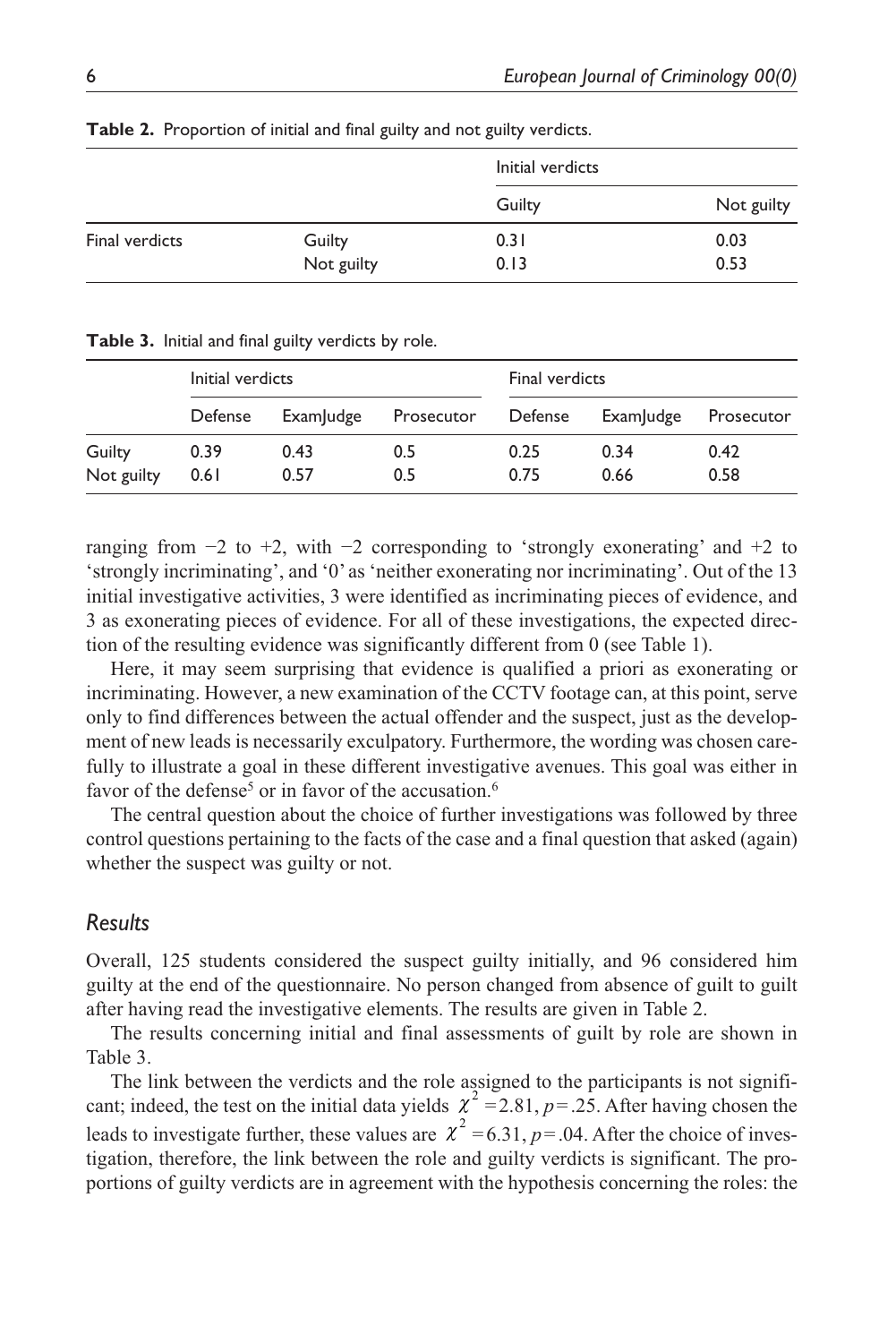|            | Initial verdicts |                  | <b>Final verdicts</b> |                  |
|------------|------------------|------------------|-----------------------|------------------|
|            | VictDead         | <b>VictAlive</b> | VictDead              | <b>VictAlive</b> |
| Guilty     | 0.42             | 0.46             | 0.38                  | 0.3              |
| Not guilty | 0.58             | 0.54             | 0.62                  | 0.7              |

**Table 4.** Initial and final guilty verdicts by case gravity.

**Table 5.** Proportion of incriminating elements selected by role.

| Role       | Incriminating |
|------------|---------------|
| Defense    | 0.38          |
| ExamJudge  | 0.41          |
| Prosecutor | 0.45          |

most guilty verdicts are meted out by those who responded in the role of the prosecutor, the fewest by those in the role of the defense attorney. This result shows significant bias resulting from the assigned roles in the interpretation of the investigative elements.

Concerning the link between the consequences of the actions carried out by the perpetrator (victim dead or victim alive), Table 4 was obtained with respect to initial and final guilty verdicts.

By hypothesis, more guilty verdicts were expected for the case where the victim dies after the aggression than where the victim is unharmed. The converse is true (see Table 4) for the initial assessment of guilt. This relationship between case type and guilty verdicts is not significant before the investigative elements are described and selected by the participants. The Chi-square test yields the following numbers:  $\chi^2 = 0.37$ ,  $p = .54$ . Then, after the description of possible investigative routes (without any results) the relationship changes somewhat, with a larger proportion of guilty verdicts in the scenario where the victim dies. Again, these differences are not significant ( $\chi^2$  = 1.47, *p* = .22). In conclusion to these preliminary analyses, we found that the attributed role had the predicted effect on verdicts; role induction was therefore a success. However, the hypothesis that a more dire outcome for the victim would yield more guilty verdicts was not supported.

#### *Investigative choices*

Now to the main hypothesis, that is, that prosecutors would select more incriminating elements, and defense attorneys would select more exonerating elements, while investigating the case. The proportion of incriminating choices by role are shown in Table 5.

These choices by role reflect the expected behavior: the fewest incriminating choices were made by the respondents in the defense attorney's role (38 percent of choices made overall are among those determined to be incriminating in nature), followed by the respondents in the examining judge's role (41 percent of choices are incriminating), and, finally, in the prosecutor's role (45 percent of choices are incriminating). Note that all roles favored exonerating over incriminating elements, on the whole. Among the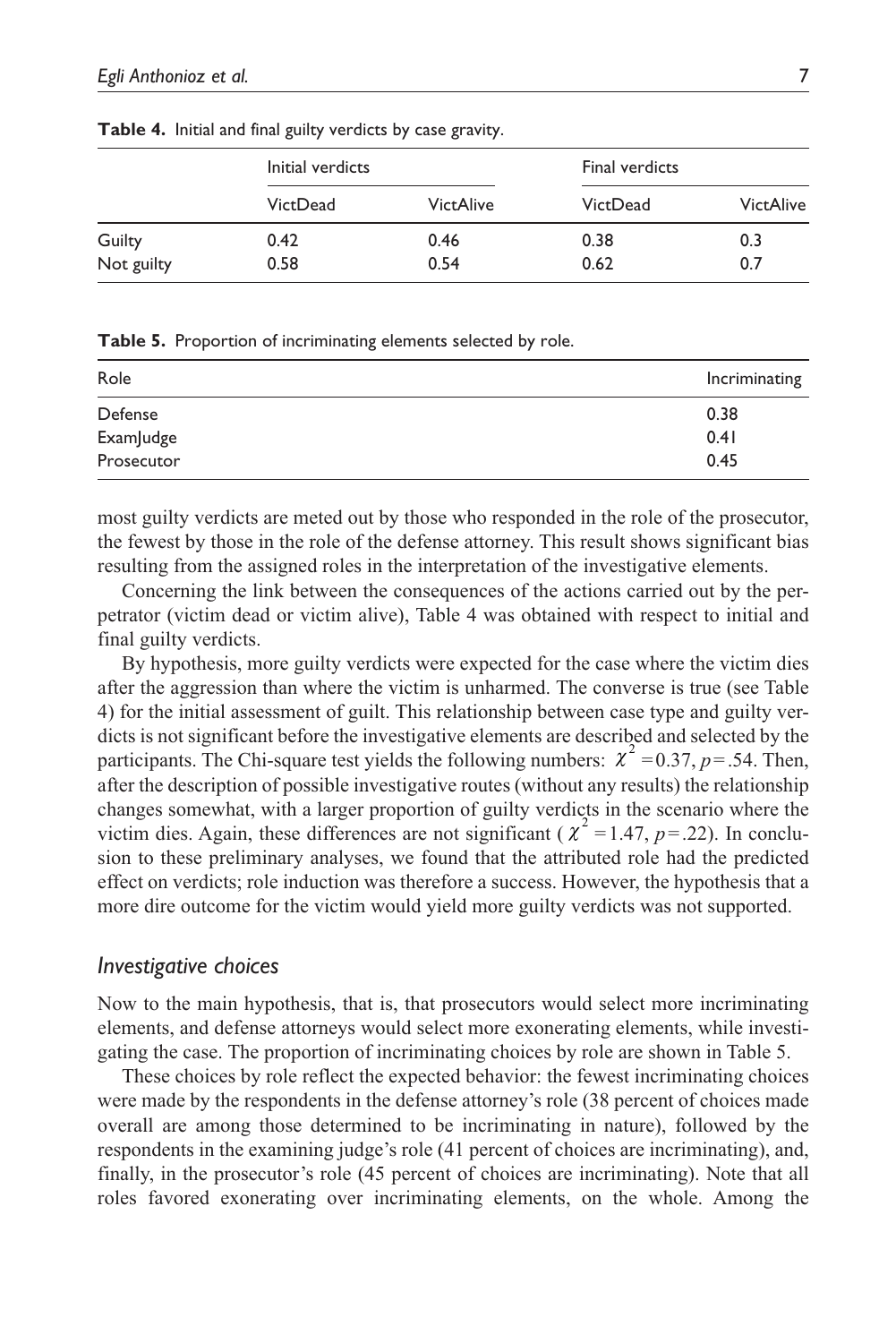|               | df    | Sum of Sq | <b>RSS</b> | AIC.       | <i>F</i> -value | $Pr(>=F)$ |
|---------------|-------|-----------|------------|------------|-----------------|-----------|
| <none></none> |       |           | 15.323     | $-823.178$ |                 |           |
| Role          | 2.000 | 0.316     | 15.638     | $-821.384$ | 2.896           | 0.057     |

Table 6. Anova on the proportions of incriminating choices, by role.

**Table 7.** Mean of weighted investigative choices.

| Role       | Investigative choice |
|------------|----------------------|
| Defense    | $-0.16$              |
| ExamJudge  | $-0.08$              |
| Prosecutor | 0.01                 |

respondents in the defense attorney's role, 13.54 percent (or 13 individuals) chose only exonerating elements, whereas in the prosecutor's role this percentage was 7.41 percent (8 individuals). Conversely, none of the respondents in the defense attorney's role chose only incriminating elements, which was the case for 4.63 percent in the prosecutor's role (5 individuals); these numbers are small, but they indicate an agreement with the hypothesis of the influence of these roles. These differences in selection of investigative elements by role are not significant, but very close to significance with  $p = .057$  (Table 6).

All investigative elements were not equal; in Table 1 the weights that can be attributed to the different choices are shown. These were used to compute a weighted mean of the investigative choices made, shown in Table 7; an overall mean of 0 would imply that, for a very exonerating element (such as the development of new leads), a larger number of incriminating but less meaningful elements would be chosen, thus balancing the approach.

The weighted choices show that the evidential weight of the incriminating evidence is larger than for the exonerating evidence for all of the roles. However, the respondents put in a defense attorney's role chose less incriminating evidence than their counterparts placed in the roles of either prosecutors or examining judges. Among those two roles (which searched for more incriminating evidence), the examining judges led an investigation that was more exonerating in nature. But these differences between roles were not significant (Table 8).

Although there are no significant differences in the overall direction of the selected evidence types according to role, we were still interested in examining which role would prefer which choice of investigative elements. Table 9 shows the differences in the choices between the three roles.

Most participants chose 'OtherLeads', which is the strongest exonerating element (see Table 1). However, this particular element was chosen most frequently by the respondents in the defense attorney's and the examining judge's role, and less frequently by the respondents put in the role of prosecutors. The next most frequently chosen element was the history between the suspect and witness 1; this element was exonerating as well. The pattern of the choices changed with respect to the 'OtherLeads', with the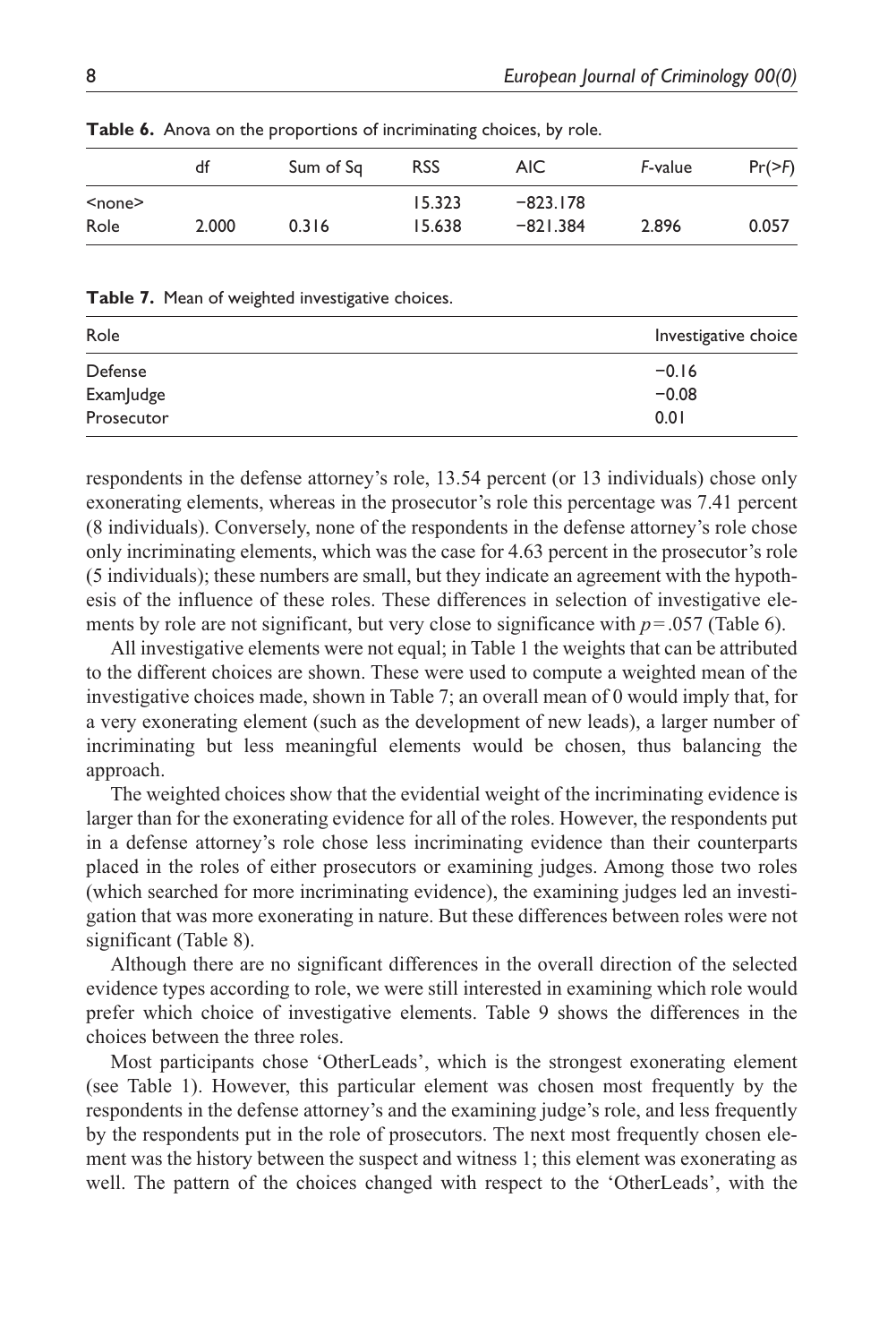|        | df    | Sum of Sq | <b>RSS</b> | AIC.       | <i>F</i> -value | $Pr(>=F)$ |
|--------|-------|-----------|------------|------------|-----------------|-----------|
| $none$ |       |           | 77.568     | $-362.579$ |                 |           |
| Role   | 2.000 | 1.535     | 79.104     | $-361.012$ | 2.781           | 0.063     |

**Table 8.** ANOVA on the overall tendency of choices, by role.

**Table 9.** Selections carried out by role.

| Role            |      |      | CCTV CreditCards CriminalHistory DrozvWit1 OtherLeads AskWitsForID |      |      |      |
|-----------------|------|------|--------------------------------------------------------------------|------|------|------|
| Defense         | 0.47 | 0.50 | 0.49                                                               | 0.65 | 0.68 | 0.14 |
| Exam Judge 0.47 |      | 0.57 | 0.47                                                               | 0.54 | 0.68 | 0.19 |
| Prosecutor 0.41 |      | 0.56 | 0.57                                                               | 0.58 | 0.60 | 0.22 |
| All roles 0.45  |      | 0.55 | 0.52                                                               | 0.59 | 0.65 | 0.18 |

respondents acting as defense attorneys choosing this element most often, followed by prosecutors and finally examining judges. Credit card use is the next element chosen overall, and was assessed as somewhat incriminating. This element was, again, chosen least frequently by respondents acting as defense attorneys (50 percent of them chose this element), most frequently by the examining judges, with prosecutors in between; respondents acting as examining judges and prosecutors chose this element at a very similar rate (56 percent vs 57 percent of them). The criminal history, which was assessed as slightly incriminating in nature (Table 1), was chosen by over 50 percent of respondents as well. Respondents acting as prosecutors chose this element most often, followed by the defense attorneys and finally the examining judges. The final two elements were a new analysis of the CCTV camera, chosen with the same frequency by respondents acting as defense attorneys and examining judges, and less frequently by those acting as prosecutors; indeed, this is an exonerating element. The final element chosen least frequently was the line-up, asking the other witnesses whether they identified the suspect. This was an incriminating element, and it was chosen most often by the respondents acting as prosecutors, followed by examining judges and finally defense attorneys.

In order to examine whether the different investigative leads were chosen in a different order by the respondents assigned to different roles, we attributed different weights to the choices based on their position. If an element is chosen first, it is multiplied by 3, the second choice is multiplied by 2 and the third choice by 1. Elements not chosen are attributed a value of 0. Only the direction of the element was retained, that is '−1' for exonerating elements and '+1' for incriminating elements (given under 'InvestigativePrioritiesNet' in Table 10).

In a second approach, the weights from Table 1 were used and multiplied by 3, 2 or 1 depending on their rank as chosen. (These resulting 'InvestigativePriorities' are also reported in Table 10). The weighted priorities are somewhat more incriminating for all three roles than the unweighted ones, showing a preference for the items that are highly incriminating (with respect to those incriminating elements that are considered as having less weight). Also, and this is true whether or not the weights of the different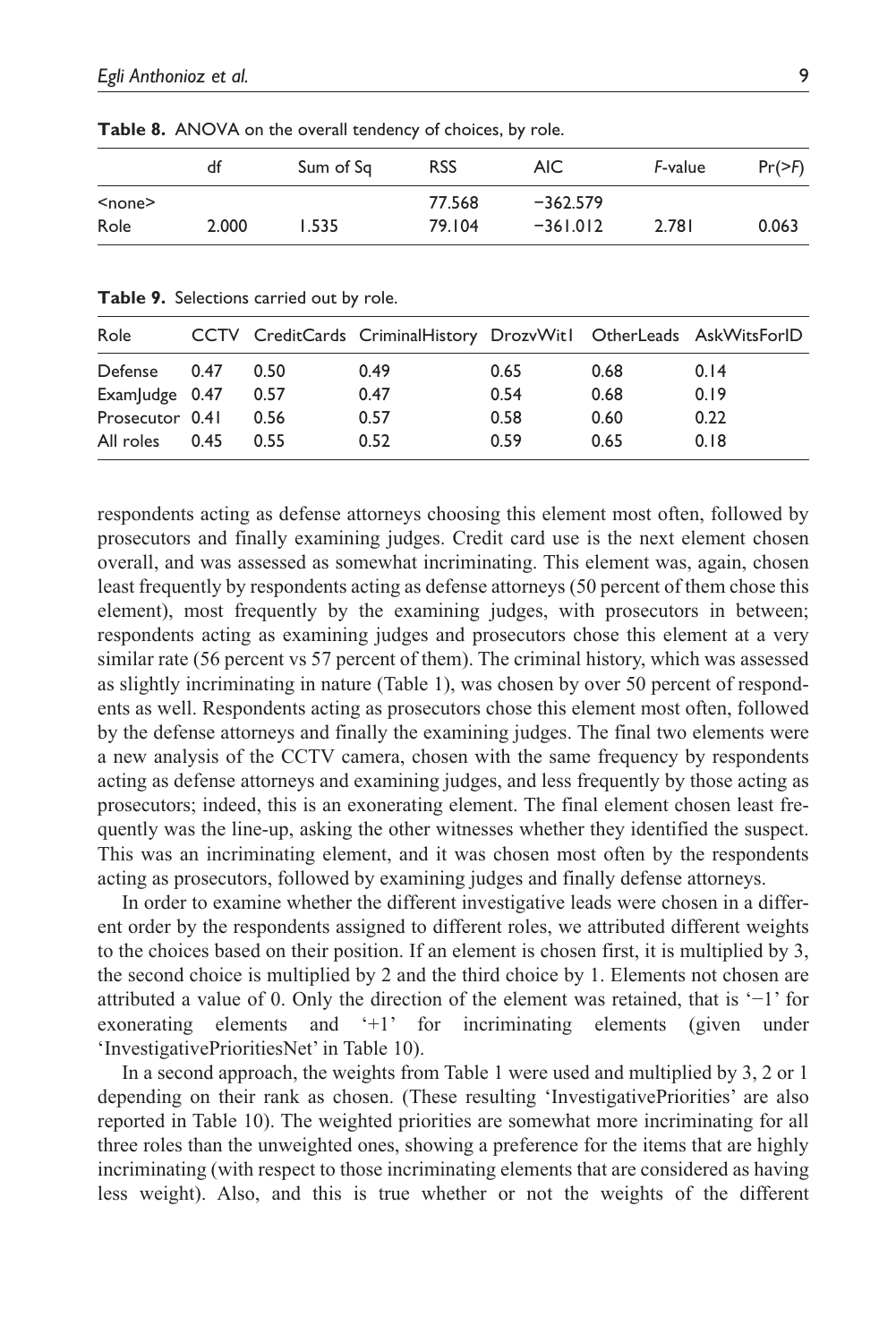| Role       | InvestigativePrioritiesNet | <b>InvestigativePriorities</b> |
|------------|----------------------------|--------------------------------|
| Defense    | $-1.35$                    | $-0.31$                        |
| Exam Judge | $-1.09$                    | $-0.22$                        |
| Prosecutor | $-0.36$                    | 0.05                           |

**Table 10.** Weighted sum (by order of selection) of investigative choices.

**Table 11.** ANOVA table of the weighted investigative priorities.

|              | df | Sum of Sq | <b>RSS</b> | AIC    | <i>F</i> -value | $Pr(>=F)$ |
|--------------|----|-----------|------------|--------|-----------------|-----------|
| $<$ none $>$ |    | 2723.26   | 648.01     |        |                 |           |
| Role         |    | 53.98     | 2777.24    | 649.59 | 2.78            | 0.0634    |

investigative items are used, the most incriminating evidence was collected with the highest priority by the respondents acting as prosecutors, followed by examining judges and finally by defense attorneys.

Formal testing using ANOVA based on the net priorities (that is, without including the weights of the investigative elements, only their order; Table 11) yields no link between the role and the investigative priorities set at a significance level of .05; again, however, the result is very close to significance.

Analysis using logistic regression, with the guilty verdict as the response variable and the examining judge as baseline, confirms previous results: role is not significantly linked to guilty verdicts. Here, an effect of the geographic location is apparent, once gender, case severity and role are controlled (Table 12).

In this analysis, the odds ratio of 1.44 for prosecutors means that respondents acting as prosecutors were more likely than their counterparts acting as examining judges to find the suspect guilty. The odds ratio for defense attorney (0.86) means that respondents acting as defense attorneys were less likely than investigating judges to find the suspect guilty. The effect therefore goes in the expected direction, but is not significant.

The significant effect of geographic location no longer exists once the academic curriculum of the respondents is taken into account; neither the geographic locations nor the academic curricula are significant (results not shown).

Linear regression with the weight of the chosen investigative elements as a dependent variable yields the model shown in Table 13.

Whereas role and severity are not significantly linked to the overall weight of the chosen investigative elements, the initial verdict and gender are significant predictors. An initial verdict of innocence leads to a choice of less incriminating elements. Furthermore, men chose more incriminating elements than women did. As to the link between role and investigative weight, again, the direction of the link is in agreement with the hypothesis, but is not significant.

## **Discussion and conclusion**

It should first be noted that in all the different roles (prosecutor, defense attorney and examining judge), subjects chose more exonerating elements than incriminating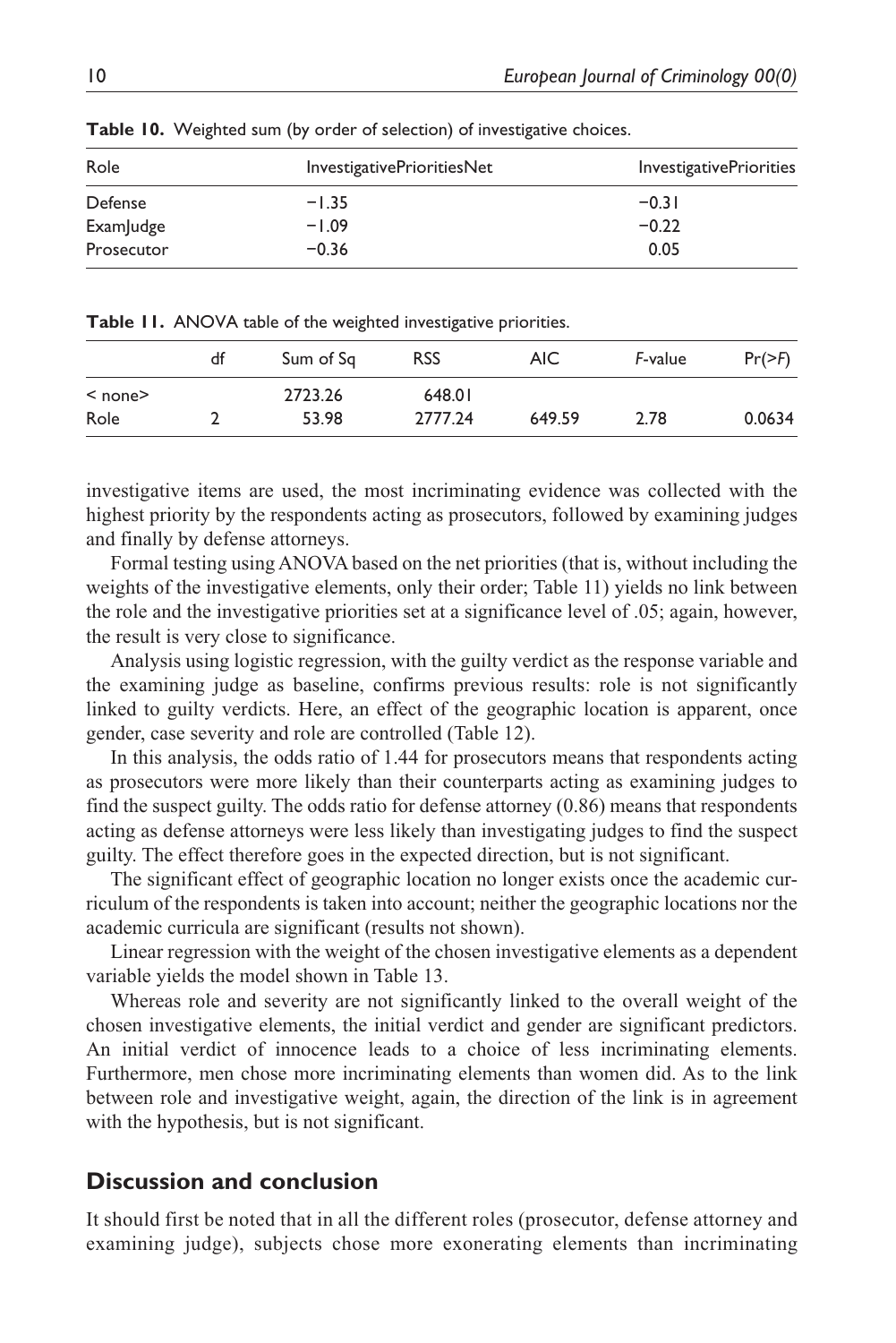|                           | B(SE)          | 95% conf. interval for odds ratio |            |       |
|---------------------------|----------------|-----------------------------------|------------|-------|
|                           |                | Lower                             | Odds ratio | Upper |
| Intercept                 | 0.21(0.33)     |                                   |            |       |
| $Role =$ defense attorney | $-0.15(0.31)$  | 0.46                              | 0.86       | 1.59  |
| $Role = prosecutor$       | 0.37(0.30)     | 0.79                              | 1.44       | 2.63  |
| $Victim = dead$           | $-0.11(0.25)$  | 0.55                              | 0.89       | 1.45  |
| $Location = NE$           | $-0.56*(0.27)$ | 0.33                              | 0.57       | 0.96  |
| Gender $=$ male           | $-0.31(0.27)$  | 0.42                              | 0.73       | 1.23  |

**Table 12.** Logistic regression of guilty verdicts as a function of role and case severity.

\**p*<.05.

**Table 13.** Linear regression of the weight of the investigative elements.

|                           | R <sup>2</sup> | B         | SE B  | Stand. $\beta$ | Þ   |
|---------------------------|----------------|-----------|-------|----------------|-----|
| Step 4                    | $0.07**$       |           |       |                | 0۱. |
| Constant                  |                | $-0.102$  | 0.088 |                | .25 |
| $Role =$ defense attorney |                | $-0.076$  | 0.078 | $-0.116$       | .32 |
| $Role = prosecutor$       |                | 0.071     | 0.077 | 0.067          | .35 |
| Verdict $=$ innocent      |                | $-0.162*$ | 0.063 | $-0.139$       | 0١. |
| Location $=$ NE           |                | 0.029     | 0.068 | 0.027          | .67 |
| Severity $=$ dead         |                | 0.083     | 0.062 | 0.072          | 18. |
| Gender $=$ male           |                | $0.179**$ | 0.067 | 0.274          | 0١. |
|                           |                |           |       |                |     |

*R*<sup>2</sup> \**p*<.05, \*\**p*<.01.

ones. This confirms previously published data on the topic. Indeed, Rassin et al. (2010) obtained percentages of incriminating evidence (as opposed to exonerating evidence) below 50 percent, except for participants already convinced of the guilt of the accused.

Initial and final guilty verdicts (before and after having selected investigative leads) clearly indicate role bias. Here, respondents in a prosecutor role found the suspect significantly more often guilty after the investigative phase. In this phase, as further results show, respondents acting as prosecutors chose more incriminating elements (although not significantly so). But, foremost, their final opinion showed stronger confirmation bias with respect to their initial assessment than was the case for the participants in the other roles. This is interesting, given the fact that the participants were not given the results of the investigative leads that they had chosen (for example, if they asked to check the security camera footage, they were not told that the footage showed images that would exonerate/implicate the suspect). The opposite question is, why did participants change overall towards not guilty verdicts? Here, again, there is probably a bias at work. The fact that the investigation did not yield any results was apparently interpreted as being due to the innocence of the suspect, when it is simply due to the setup of the study. No exonerating element is found, but it is the absence of an incriminating element that seems to influence this second verdict most strongly.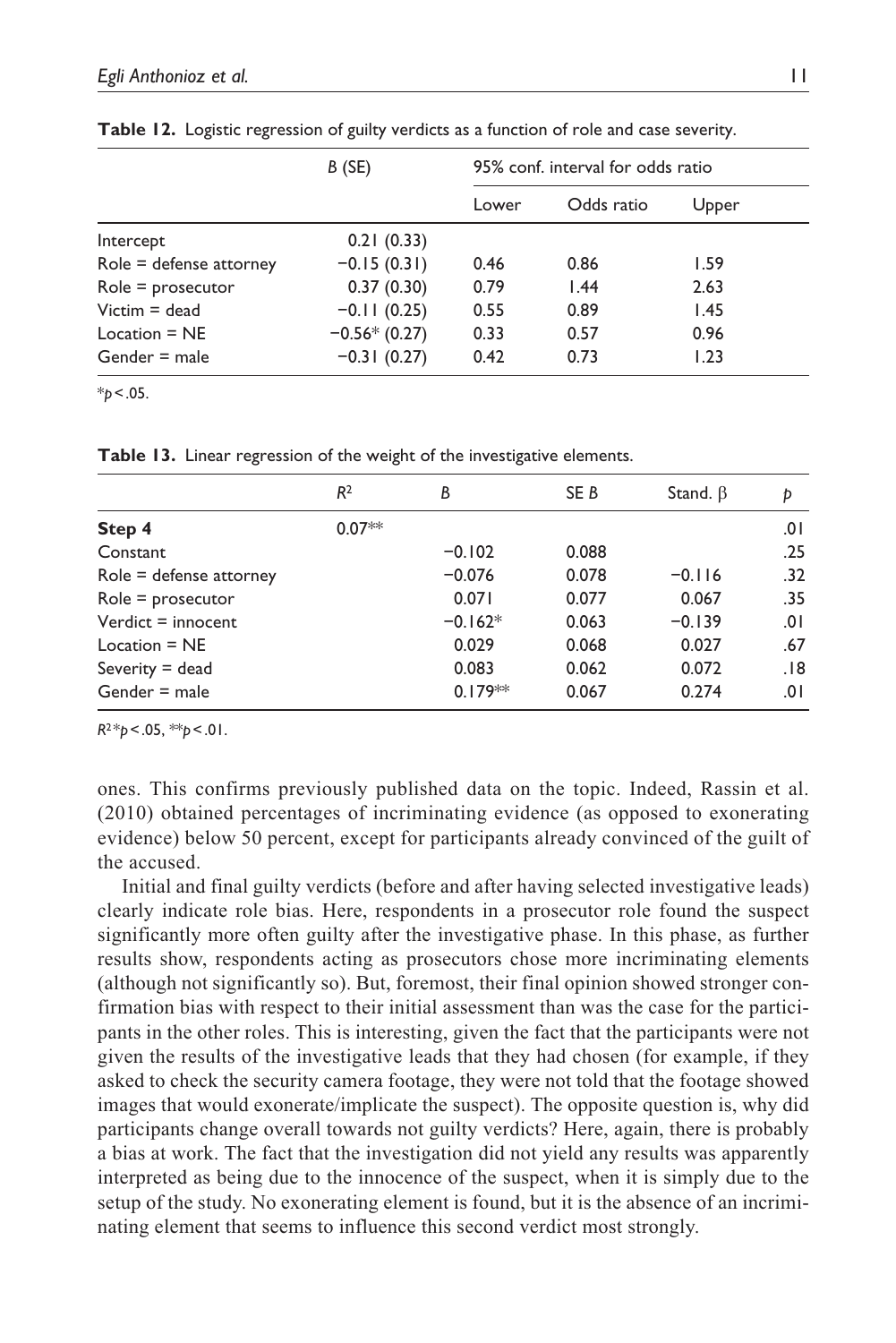Second, in all the analyses carried out, the subjects numerically behaved as foreseen, that is, respondents acting as defense attorneys chose more exonerating elements than did examining judges, who in turn chose more exonerating elements than did prosecutors. Although our results are not statistically significant, they are, with respect to the selection of investigative elements, very close to significance  $(p=0.057)$  in the central analysis). Thus, the hypothesis that the collection of investigative elements is influenced by the role attributed to a person in the criminal justice system could not formally be confirmed, but should not be discounted either.

In particular, the study was carried out on students who were assigned a role by merely telling them that they were acting as a prosecutor, defense attorney or examining judge. This is a very subtle manipulation that is easily missed. Nonetheless, role induction was successful, and yielded results that not only agreed in direction with the hypothesis that more incriminating evidence would be sought by prosecutors than by investigative judges, but also were very close to significance. Some elements suggest that research on this topic should be carried out further; indeed, one of the predictors of the search for exonerating evidence was the initial assessment of innocence, demonstrating confirmation bias (Table 13). Again, if confirmation bias and role-induced bias could be demonstrated on a sample of students, the implications for the criminal justice system must be assessed. Indeed, if role bias is tendentially present in this study, the effects in the context of the criminal justice system can be expected to be much larger owing to a stronger identification of the stakeholders with the respective roles. Finally, male and female participants differed in the selection of investigative elements, and our study was carried out on a majority of women (70 percent, vs 30 percent of men). This does not reproduce the distribution of sexes among Swiss prosecutors in the cantons in which the study was conducted. In Neuchâtel, 3 out of 10 prosecutors are female; in Geneva, 17 out of 43 (that is, approximately 40 percent). These numbers could suggest that the tendencies that we have observed in our sample could be stronger in a population of mostly male prosecutors.

Although the results do not cause alarm, most investigations having included exonerating and incriminating evidence, these results do show a somewhat worrying trend. We would suggest, since neither confirmation bias nor role-induced bias is ruled out by these results, that jurisdictions that have an examining magistrate consider carefully whether they want to adopt a system in which prosecutors hold all investigative powers. Such a model can seem to be efficient – the same person being in charge of one case from beginning to end – but it also poses a threat to the rights of the defense and creates a heightened risk of wrongful convictions. Furthermore, in systems in which a prosecutor both leads the investigation and represents the accusation in court, we would recommend that two distinct and independent prosecutors be tasked with these two phases of the process in each given case. In the end, it is in everybody's interest to ensure that no one is convicted despite their innocence.

#### **Funding**

The author(s) disclosed receipt of the following financial support for the research, authorship, and/ or publication of this article: the Swiss National Science Foundation (grant 156587) is gratefully acknowledged.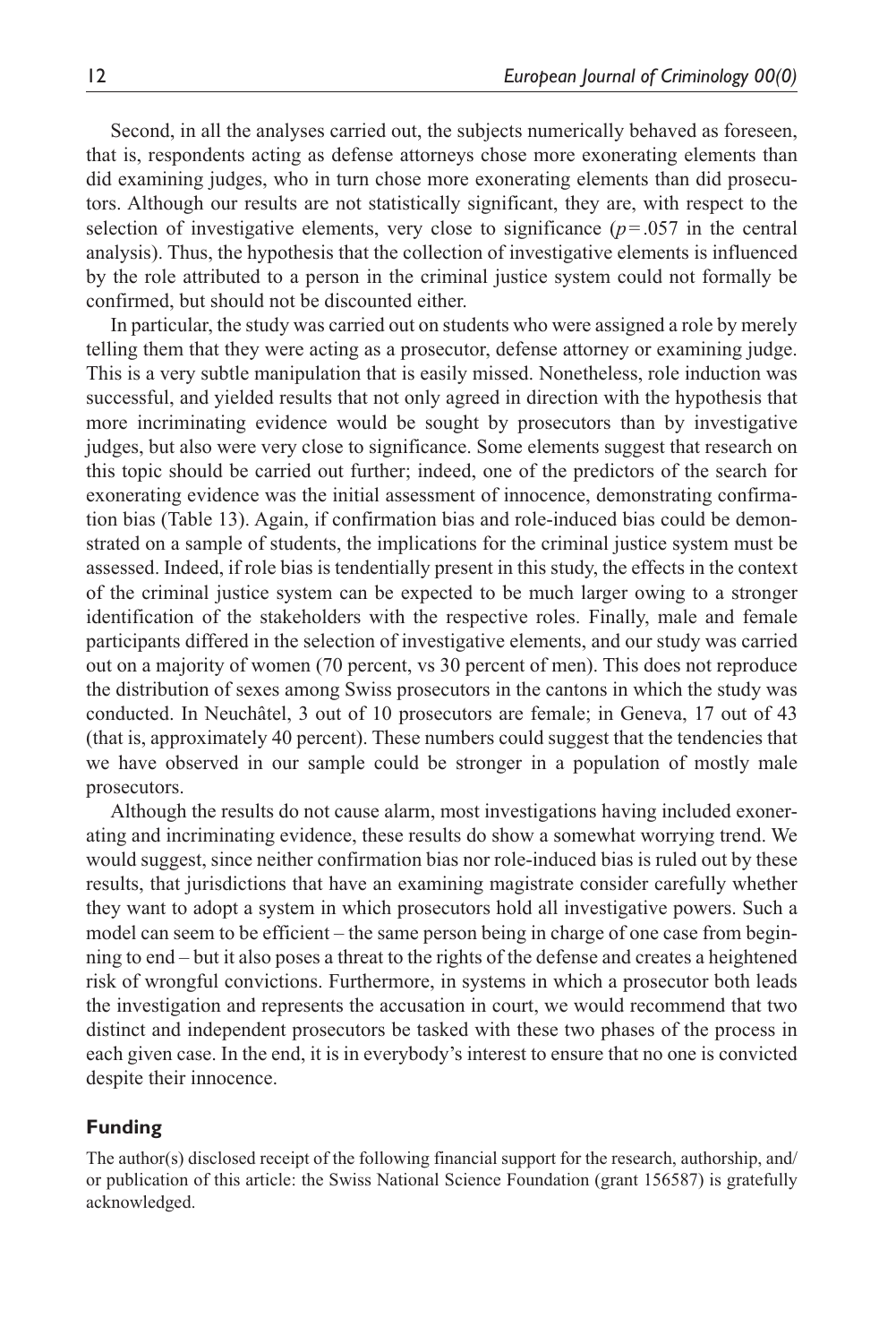#### **Notes**

- 1. 423 students started the study, 284 completed it.
- 2. 'Imagine that you are a prosecutor. As a prosecutor, you conduct the investigation and look for all circumstances relevant to the assessment of the criminal act and the accused. You will investigate incriminating and exculpating circumstances with equal care. Once your investigation is over, you decide to close the case or return the accused to the court that will try him. In the latter case, you finally support the prosecution in court for the conviction of the defendant.'
- 3. 'Imagine that you are a lawyer specializing in criminal defense. Your goal is primarily to safeguard the interests of the defendant, your client. To this end, your role includes critically evaluating the evidence gathered by the public prosecutor and proposing alternative investigative leads to investigators. If your client is sent to trial, it is up to you to defend him in court and get his acquittal.'
- 4. 'You are an examining judge. In some systems of criminal procedure, the examining judge is the judge in charge of the criminal investigation. As an examining judge, you investigate all circumstances relevant to the assessment of the criminal act and the accused. You will investigate incriminating and exculpating circumstances with equal care. Once your investigation is completed, you transmit the file to the public prosecutor, who will decide whether to return the accused to the court that will judge him.'
- 5. 'Analyze the security cameras once again. Could there be a clue that would suggest that Mr Droz cannot be the author of the crime?'
- 6. 'Now that a suspect, Mr Droz, has been found, the case against him can be strengthened if other witnesses identify him. An identification session should be organized.'

## **ORCID iD**

André Kuhn **h**ttps://orcid.org/0000-0001-5180-6264

#### **References**

- Anderson CA, Lepper MR and Ross L (1980) Perseverance of social theories: The role of explanation in the persistence of discredited information. *Journal of Personality and Social Psychology* 39(6): 1037–1049.
- Balko R (2013) The untouchables: America's misbehaving prosecutors, and the system that protects them. *The Huffington Post*, 8 January.
- Byrne MD (1994) The convergence of explanatory coherence and the story model: A case study in juror decision. In: Luna E and Wade M (eds) *Proceedings of the Seventeenth Annual Conference of the Cognitive Science Society*. School of Psychology, Georgia Institute of Technology.
- Davis AJ (2007) The legal profession's failure to discipline unethical prosecutors. *Hofstra Law Review* 36(2): 275–309.
- Engel C and Glöckner A (2013) Role-induced bias in court: An experimental analysis. *Journal of Behavioral Decision Making* 26(3): 272–284. doi:10.1002/bdm.1761.
- Garrett B (2011) *Convicting the Innocent*. Cambridge, MA: Harvard University Press.
- Gershman BL (2003) Misuse of scientific evidence by prosecutors. *Oklahoma City University Law Review* 28: 17–41.
- Giannelli PC and McMunigal KC (2007) Prosecutors, ethics, and expert witnesses. *Fordham Law Review* 76(3): 1493–1538.